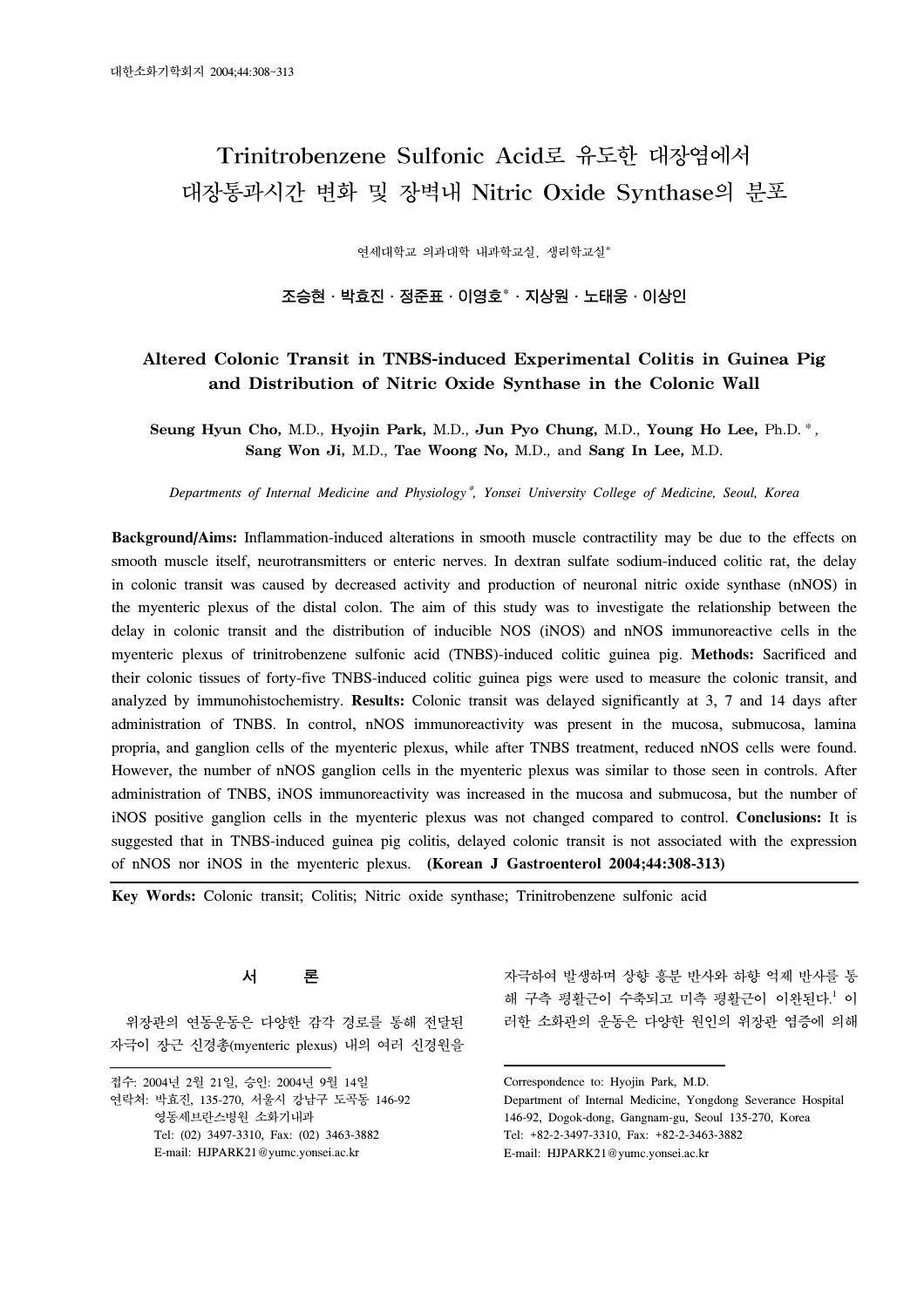가속 혹은 지연되는데, 염증으로 인한 평활근 수축의 변화 는 평활근 자체, 신경전달물질에 대한 반응, 혹은 장관 신 경에 대한 영향 등에 기인한다.<sup>2</sup> 박 등<sup>3</sup>의 연구에 의하면 trinitrobenzene sulfonic acid (TNBS)에 의한 기니 픽 대장염 모델에서 대장통과시간이 지연되는데, 그 기전이 평활근 자체의 문제는 아님을 확인하였다.

Nitric oxide (NO)는 대표적인 신경전달물질의 하나로 혈 관내피세포, 중추 및 장 신경계의 신경원, 단핵구 및 대식세 포 등의 면역세포를 비롯한 다양한 세포로부터 L-arginine의 guanidine group으로부터 합성된다. 4,5 NO 합성 효소(nitric oxide synthase, NOS)는 endothelial NOS (eNOS), neuronal NOS (nNOS), 그리고 inducible NOS (iNOS)의 3가지 종류 가 있다. 6,7 정상적인 생리 조건에서 NO는 eNOS 및 nNOS 에 의해 주로 생성되며, 혈관 및 장 평활근의 이완, 신경전 달 등의 기능을 담당한다. <sup>6</sup> 반면 염증이 있는 경우 내피세 포와 다양한 염증세포로부터 iNOS가 합성되어 다량의 NO 를 생산한다. 궤양성 대장염 및 크론병 환자에서 대장의 NO 생산과 NOS의 활성도가 증가되며,<sup>8,9</sup> 흰쥐를 사용한 대 장염 모델에서 점막의 iNOS의 합성이 증가된다.<sup>10-12</sup>

Dextran sulfate sodium (DSS)은 점막과 점막하층에 국한 된 염증을 일으켜 궤양성 대장염과 유사한데, 점막에서 증 가된 iNOS와 상관없이 장근 신경총 내에 nNOS가 감소되 어 대장통과가 지연된다. <sup>13</sup> 반면, TNBS는 전벽성 염증을 일으켜 크론병과 유사한데, 장근 신경총 내에 염증과 상관 있는 nNOS 분포에 변화가 없다는 보고는 있으나, 대장통 과시간 지연과의 연관성에 대한 연구는 없었다.<sup>10</sup>

본 연구에서는 TNBS에 의한 기니 픽 대장염 모델에서 시기에 따라 대장통과시간이 변화되는지 알아보고, 또한 TNBS 노출 기간에 따른 장근 신경총 및 장벽내 iNOS와 nNOS의 분포 및 대장통과시간의 변화 기전을 알아보고자 한다.

#### 대상 및 방법

#### 1. 대상

약 250 g 정도의 수컷 기니 픽(Hartley) 45마리를 사용하 였다. 기니 픽 45마리를 세 군으로 분류하여, 24시간 금식 후 ketamine 0.25 mL (57.68 mg/mL)을 복강내 투여하여 마 취한 후, 50% 에탄올에 녹인 2,4,6-TNBS (80 mg/kg) 0.3 mL를 폴리에틸렌 카테터를 통해 항문연 상방 약 8 cm 부 위의 대장 내로 주입하였다. 대조군으로는 생리 식염수 0.3 mL (n=5) 또는 TNBS의 점막세포 투과를 원활하게 하기 위해 사용한 50% 에탄올 0.3 mL (n=5)를 투여하여 2일 후 희생시켰다. 약물 투여 후 1, 2, 3, 7, 그리고 14일째에 (각

각 n=7) 경정맥을 절단, 실혈시켜 희생시킨 후 대장을 적출 하였다.

항문연으로부터 약 15 cm 길이의 대장을 적출하여 근위 부 10 cm은 대장통과시간 측정에 이용하고, 나머지 5 cm 길이의 원위부 부위를 iNOS와 nNOS에 대한 면역조직화학 염색에 이용하였다.

#### 2. 방법

#### 1) 대장통과시간 측정

TNBS 유발 대장염에서 대장통과시간의 변화 유무를 알 아보고자 다음의 실험을 시행하였다. 채취한 10 cm 길이의 대장을 Krebs-Henseleit (K-H) 용액으로 세척한 후, 95% O2 와 5% CO2의 혼합 기체가 공급되고 온도가 37℃로 유지되 는 K-H 용액을 채운, 자체 제작한 욕조 양측단에 연결하였 다. 60분 간 평형을 유지한 후, 기니 픽 대변의 형태 및 굳 기와 유사하게 만든 인공 배설물(12×4 mm)을 구측단에 넣은 후, 연동 펌프(Masterflex 7523-30 with cartridge 3519- 85, Cole-Palmer, Chicago, IL, USA)를 통해 장 내강 내로 K-H 용액을 0.4 mL/min의 유속으로 관류시키면 연동 수축 파가 유발되어 인공 배설물이 항문측으로 이동하게 되는데, 2 cm 간격으로 인공 배설물이 이동하는 시간을 구하였다. 첫 2 cm 길이의 이동에 걸리는 시간을 제외한 나머지 4구 획에서의 이동 시간의 평균값을 얻어서 평균 대장통과시간 을 구하였다(Fig. 1).

#### 2) 면역조직화학염색

10% 포르말린에 고정하고, 파라핀 포매된 조직 블록을 약 4 µm 두께의 절편으로 만들어 슬라이드에 부착시킨 후 xylene으로 탈파라핀시키고, 100% 알코올에서 70% 알코올 로 단계적으로 낮추면서 증류수에서 수화시켰다. 내인성 과산화효소의 활성을 억제하기 위해 3% H2O2와 반응시켰



**Fig. 1.** Measur (Oral side) (Anal side) chamber for the chamber for the chamber for the chamber for the colonic transitional side) colonic transit time study is shown. An artificial feces was inserted into the oral side of the lumen, moved toward the anal side by intraluminal perfusion via a peristaltic pump. K-H solution, Krebs-Henseleit solution.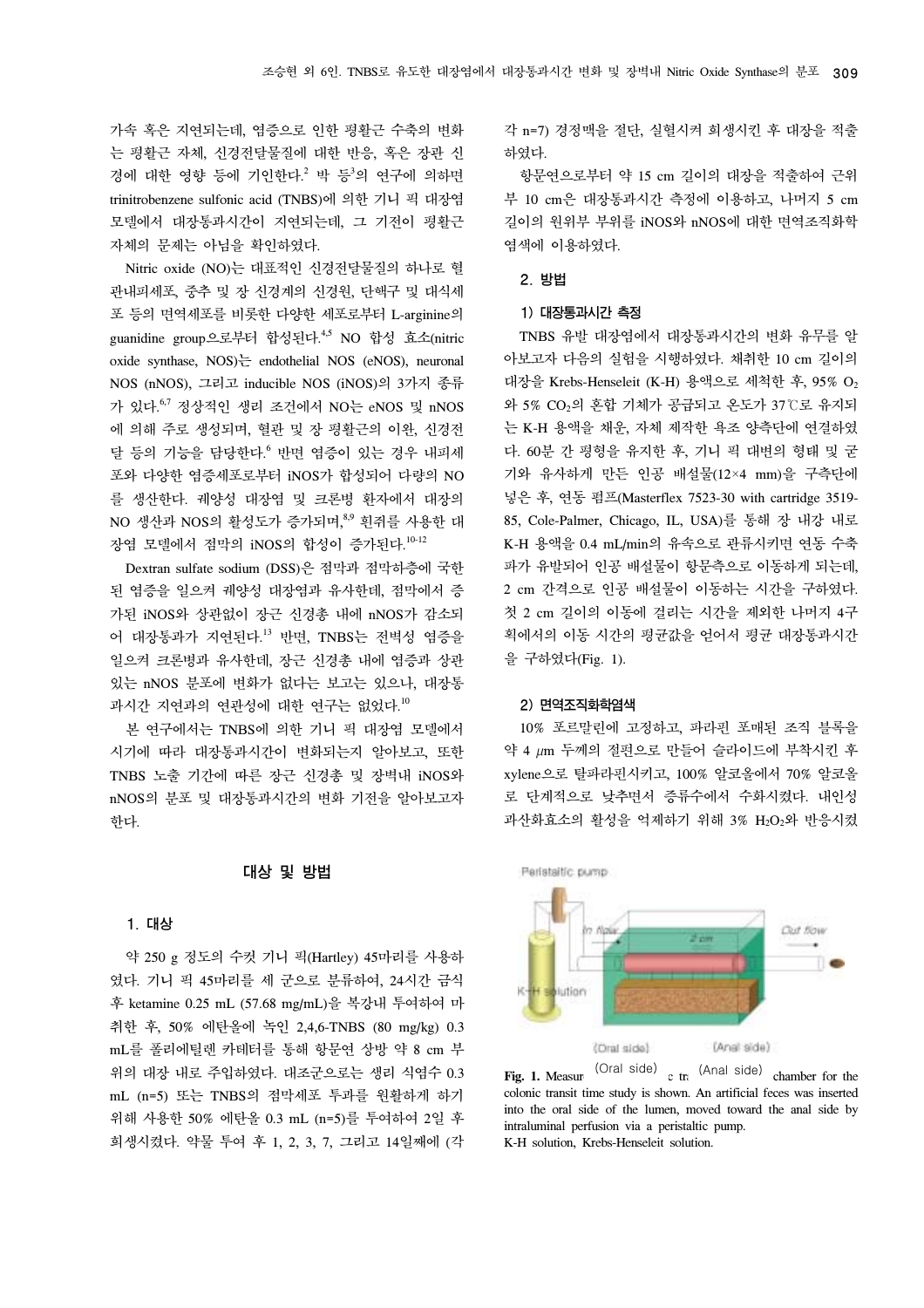으며, 항원 노출을 증가시키기 위해 microwave에 800 watt 로 5분 간 가열한 citrate buffer (10 mM, pH 6.0)에 조직 절 편을 담궈 5분 간 다시 가열한 후 계면활성제인 인산염 완충 액으로 10분 간 2회 세척하였다. 조직 절편을 2% normal goat blocking serum (LSAB kit, Dako, Glostrup, Denmark) 과 실온에서 30분 간 방치시켜 비특이 결합을 막아준 뒤, 세척하지 않고 일차 항체인 anti-rabbit iNOS immunoglobulin (Upstate biotechnology, Lake Placid, NY, USA)과 anti-rabbit nNOS IgG (Upstate biotechnology, Lake Placid, NY, USA)과 각각 4℃ 냉장고에서 밤새 방치하였다. 인산 염 완충액으로 10분 간 세척한 후, 이차 항체 biotinylated anti-rabbit IgG (LSAB kit, Dako, Glostrup, Denmark)와 30 분 간 방치시킨 다음, streptavidin-horse radish peroxidase (LSAB kit, Dako, Glostrup, Denmark)와 30분 간 방치시키 고, 인산염 완충액으로 세척 후 Nova RED (Nova RED substrate kit, vector laboratories, Burlingame, CA, USA)로 10분 간 발색시켰다. Mayer's hematoxylin으로 대조 염색 후 universal mount로 봉입 후 현미경으로 관찰하였다.

#### 3) 통계 분석

각 변수에 대한 결과는 평균±표준오차로 기록하였다. 염색 양성을 판단하기 위해 400배의 현미경 시야에서 장근 신경총 내에 염색 양성인 세포의 숫자를 두 명의 저자가 두 번 숫자를 세어 평균을 내어 측정하였다. TNBS 노출 기간 에 따른 대장통과시간 및 면역조직화학염색에서 염색 양성 인 세포 숫자를 측정하기 위해 Mann-Whitney U test를 실 시하였다. p값이 0.05 미만일 경우 통계적으로 유의한 것으 로 간주하였다.

#### 결 과

## 1. 대조군과 TNBS 주입군에서의 대장통과시간의 측정 대장통과시간은 대조군(n=5)에서 71.7±6.2초, 에탄올 처

**Table 1.** Colonic Transit Time in TNBS-Induced Colitis

치군(n=5)에서 57.8±18.8초였다. 약제 주입 후 3일째부터 7 일, 14일에 걸쳐 대조군에 비하여 유의하게 지연되었으며, 7일째(n=7)에 1606.8±229.8초로 가장 지연되었고, 14일째 에 다시 호전되었다(Table 1).

## 2. 대조군과 TNBS 주입군에서의 nNOS 양성 세포의 분포

대조군에서 nNOS 양성 세포의 분포는 점막, 점막하층, 고유근층, 점막하 신경총, 그리고 장근 신경총에서 골고루 관찰되었다(Fig. 2A). TNBS 주입군에서는 주로 염증이 유 발된 점막 및 점막하층에서 nNOS 양성 세포의 감소가 관 찰되었다(Fig. 2B). 각 군에서 TNBS 노출 기간에 따른 장 근 신경총 내의 nNOS 양성 신경세포 숫자의 변화는 관찰 되지 않았다(Fig. 3, 6).

3. 대조군과 TNBS 주입군에서의 iNOS 양성 세포의 분포

대조군에서 iNOS 양성 세포의 분포는 점막, 점막하층,



**Fig. 2.** nNOS immunoreactivity. (A) In the control, nNOS immunoreactivity was present in the mucosa, submucosa, lamina propria, and ganglion cells of the myenteric plexus (H&E stain,  $\times$ 100). (B) Two days after the induction of colitis, exfoliation of the epithelium, disorganization of the mucosal architecture and submucosal edema were visible, and nNOS immunoreactivity was decreased in the mucosa and submucosa (H&E stain, ×100). nNOS, neuronal nitric oxide synthase.

|                      | Control        | Vehicle <sup>'</sup> | $day^8$  | 2 day             | 3 day               | 7 day                                     | 14 day  |
|----------------------|----------------|----------------------|----------|-------------------|---------------------|-------------------------------------------|---------|
|                      | $(n=5)$        | $(n=5)$              | $(n=7)$  | $(n=7)$           | $(n=7)$             | $(n=7)$                                   | $(n=7)$ |
| Colonic transit time | $71.7 \pm 6.2$ | $57.8 \pm 18.8$      | 74.4±9.6 | $152.7 \pm 113.8$ | $871.7 \pm 263.9^*$ | $1,606.8 \pm 229.8^*$ $1052.2 \pm 83.2^*$ |         |

 $*_{p<0.05}$ .

†Normal saline 0.3 mL was administrated into the colon in control.

‡50% ethanol 0.3 mL was administrated into the colon in vehicle.

<sup>∥</sup>Colonic transit time was measured in seconds, and expressed as mean±SD.

TNBS, trintrobenzene sulfonic acid.

<sup>§</sup> Dates were calculated after administration of TNBS.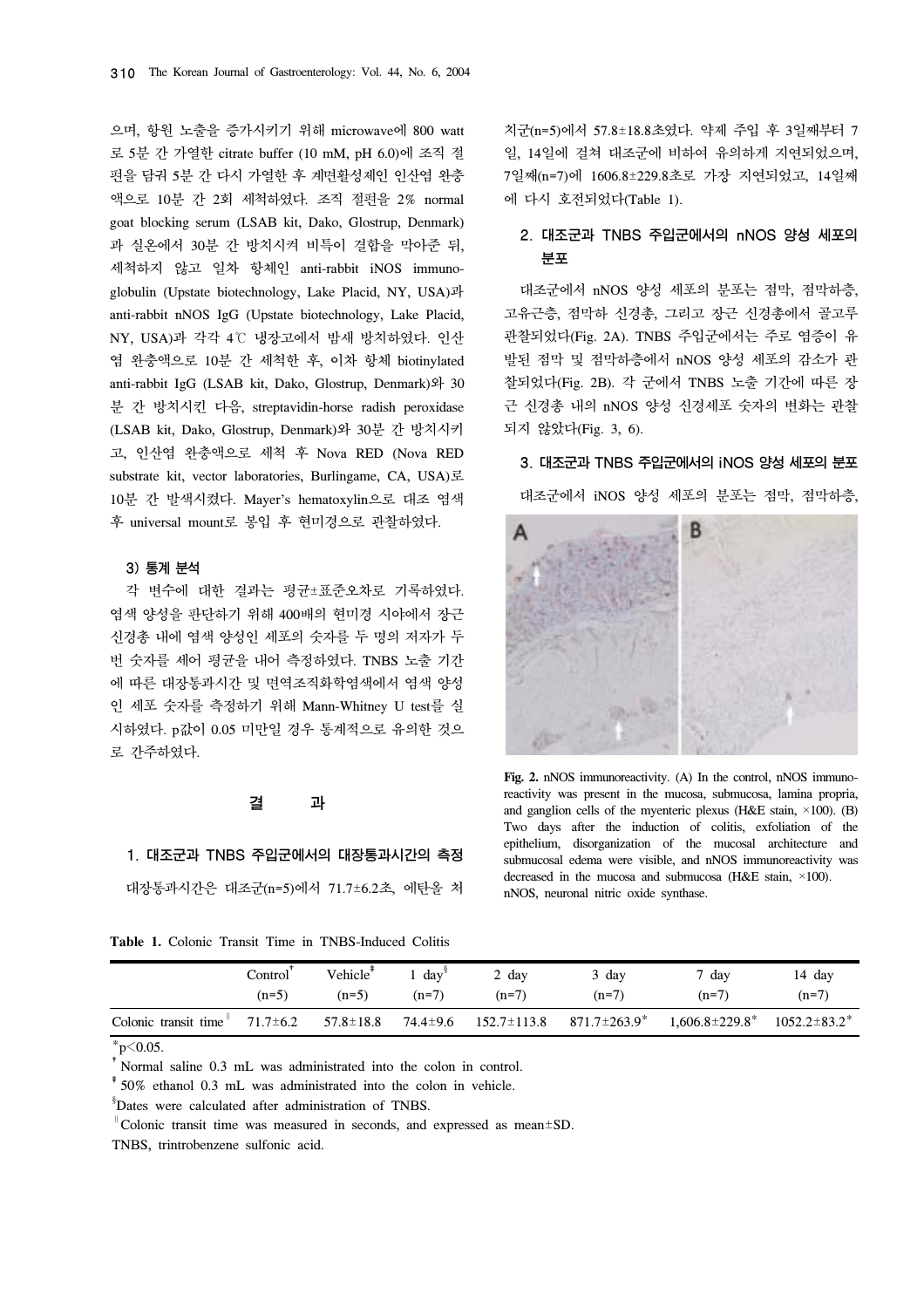

**Fig. 3.** nNOS immunoreactivity in the myenteric plexus. (A) Seven days after the induction of colitis, the number of nNOS immunoreactive ganglion cells in the myenteric plexus was similar to the control (H&E stain, ×400). (B) The nNOS immunoreactive ganglion cell in the myenteric plexus in the control (H&E stain,  $\times$ 400).

nNOS, neuronal nitric oxide synthase.



**Fig. 4.** iNOS immunoreactivity. (A) In the control, iNOS immunoreactivity was weakly present in the mucosa, submucosa, lamina propria, and ganglion cells of the myenteric plexus (H&E stain, × 100). (B) Three days after the induction of colitis, submucosal edema and infiltration of many inflammatory cells were seen, and iNOS immunoreactivity was increased in the mucosa and submucosa compared to control (H&E stain,  $\times$ 100). iNOS, inducible nitric oxide synthase.

고유근층에서는 약하게 관찰되며 주로 점막하 신경총과 장 근 신경총에서 관찰되었다(Fig. 4A). TNBS 주입군에서는 주로 염증이 유발된 점막 및 점막하층에서 iNOS 양성 세포 의 증가가 관찰되었다(Fig. 4B). 각 군에서 TNBS 노출기간 에 따른 장근 신경총 내의 iNOS 양성 신경세포 숫자의 변 화는 관찰되지 않았다(Fig. 5, 6).

#### 고 찰

위장관의 운동은 다양한 원인의 위장관 염증에 의해 변 화한다. 궤양성 대장염 환자의 경우 대장의 근전기 활성도



**Fig. 5.** iNOS immunoreactivity in the myenteric plexus. (A) Fourteen days after the induction of colitis, the number of distribution of iNOS immunoreactive ganglion cells in the myenteric plexus was not changed compared to control (H&E, stain  $\times$ 400). (B) The iNOS immunoreactive ganglion cell in the myenteric plexus in the control (H&E stain, ×400). iNOS, inducible nitric oxide synthase.



**Fig. 6.** nNOS and iNOS immunoreactive ganglion cells in the myenteric plexus. In the myenteric plexus, the number of nNOS and iNOS immunoreactive ganglion cells was not changed and showed no statistical significance, along the course of colitis. nNOS, neuronal nitric oxide synthase; iNOS, inducible NOS.

및 대장통과시간의 변화가 동반되며, 14,15 크론병 환자에서 채취한 회장 윤상근을 이용한 장력 실험에서 무스카린 수 용체 효현제인 카바콜에 대한 수축이 증가한다. <sup>16</sup> 소장내 박테리아가 과증식하면, 소장의 정상적인 식간 운동 주기 가 저해되며,<sup>17</sup> 쥐의 장 근육 절편을 이용한 실험 대장염 모 델에서 근육 장력이 감소된다. 18

최근 박 등'은 기니 픽에게 TNBS 유발 대장염 모델을 만든 후, 시간 경과에 따른 염증 정도를 관찰하고 대장 근 육 장력 및 대장통과시간의 변화를 관찰하였다. TNBS는 hapten으로 작용하여 면역 기전을 유발하며, 점막 투과를 원활하게 하기 위해 에탄올에 녹여 주입시 TNBS가 장벽으 로 들어가 병변이 유발되며, 점막 및 전벽성 염증을 초래하 여 크론병과 유사한 소견을 보인다. 이번 실험에서도, 육안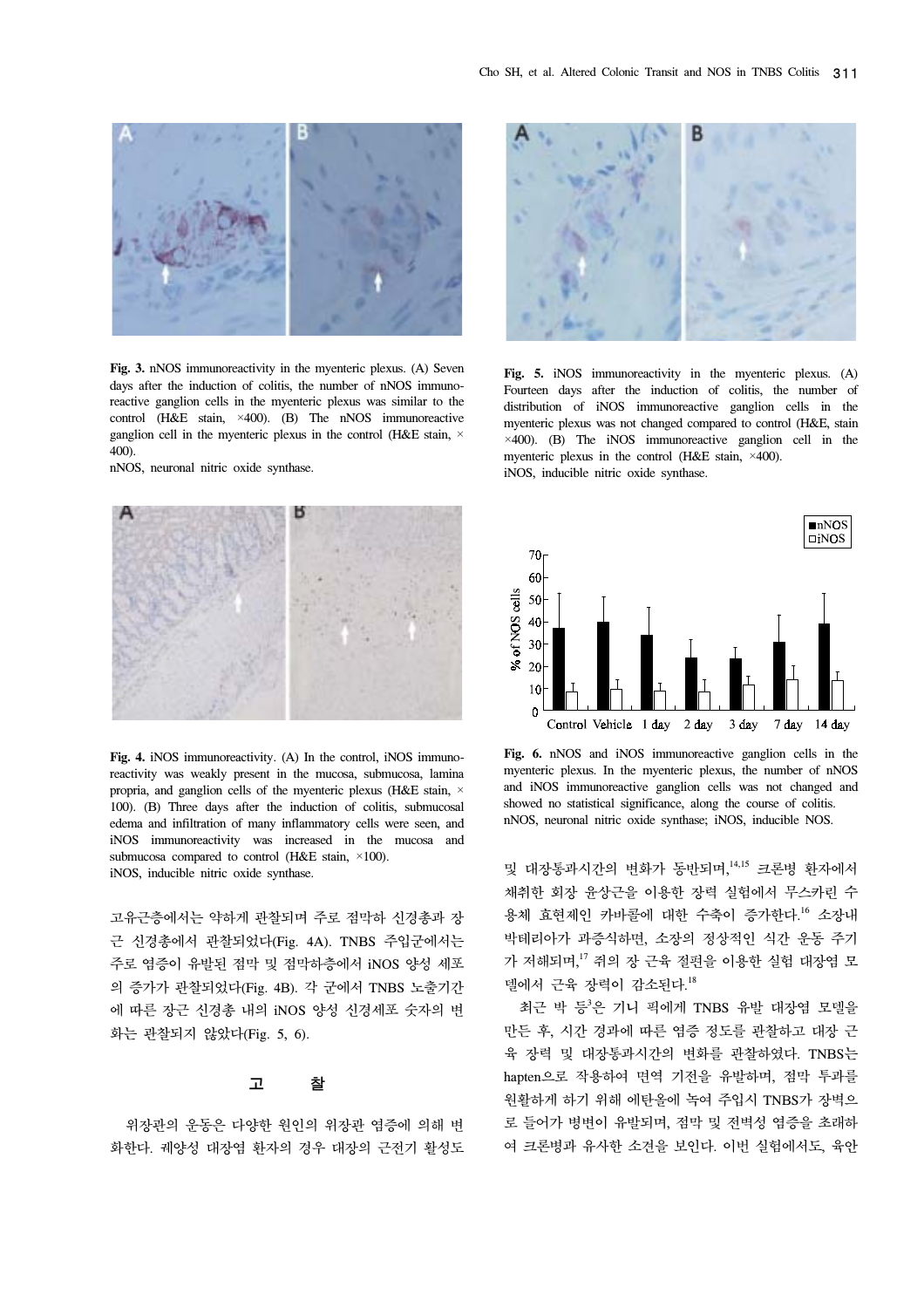및 현미경 염증의 정도는 TNBS 주입 후 2일째에 가장 심 하였고, 이후 감소하기 시작하여 2주째에는 총 일곱 마리 중 한 마리에서 반흔기의 얕은 궤양이, 두 마리에서는 약간 의 발적이, 그리고 나머지 네 마리에서는 육안으로는 병변이 관찰되지 않았다. 대장통과시간은 TNBS 주입 후 3일, 7일, 14일째 대조군에 비하여 유의하게 지연되었으나, 대장 근 육 절편에 10-8-10-5 M의 카바콜을 처리했을 때, 농도가 증 가함에 따라 수축이 증가하는 농도-의존적인 소견을 보였 으나, 시간에 따른 대장염 경과에 따른 대장 근육의 수축 정도는 대조군에 비하여 유의한 차이가 없었다. <sup>3</sup> 즉, TNBS 대장염 모델에서 무스카린 효현제인 카바콜에 반응하는 대 장 윤상근의 수축 반응은 대조군에 비해 유의한 차이가 없 었던 반면, 대장통과시간은 유의하게 지연되었는데, 기전을 설명하기 위해서 평활근 세포의 수용체에 변화가 초래된 평활근 자체의 문제 이외에, 평활근에 영향을 줄 수 있는 NOS 등의 신경전달물질들의 분포를 규명해야 할 필요성을 제시하였다.

대장염 모델에서 NOS의 발현과 임상상과의 관계는 아 직 명백하지 않다. 최근 유전자 표적 조작으로 iNOS, nNOS, eNOS가 결핍된 흰쥐를 사용한 대장염 모델에서 nNOS의 결핍은 염증을 악화시키고, iNOS나 eNOS의 결핍은 세포 보호적인 역할을 한다. <sup>19</sup> 이들 NOS는 백혈구 점증과 림프 구 집단의 변화를 통해 염증 과정을 조절하는 데 다양한 역 할을 한다.

DSS 유발 대장염 모델에서 원위부의 대장통과시간이 지 연되었고, 이는 원위부 대장에서 미측 윤상근의 이완을 담 당하는 장근 신경총 내의 nNOS의 활성도 및 생성이 감소 하여 발생한다. <sup>13</sup> 장근 신경총은 위장관 연동운동의 조절에 중추적인 역할을 하며, <sup>1</sup> 대장통과에 중요한 매개 물질로 작 용하는 NO 유리의 장애는 대장통과를 지연시킬 수 있다. 반면, 조직을 iNOS의 상대적 선택 길항제인 aminoguanidine과 반응시켰을 때, 근육층 이하에서 iNOS의 활성도를 전혀 측정할 수 없어 감소된 nNOS의 활성도에 iNOS가 기 여한다고 보기 어려우며, 감소된 nNOS 활성이 cytokine과 관련됨을 추정할 수 있다.<sup>13</sup> 이것은 장근 신경총내에 iNOS 와 nNOS의 분포가 대장통과시간의 변화에 영향을 미칠 것 이라는 본 연구 가설과 차이가 있는데, 이는 장염 유도 모 델이 다르기 때문이다. 즉, DSS는 점막과 점막하층에 국한 되어 염증을 일으켜, 근육층 및 그 이하 장근 신경총에서의 iNOS 활성도는 높지 않았을 것이라는 점과 흰쥐와 기니 픽 의 실험 동물 종의 차이 때문일 것이다.

TNBS 유발 대장염 모델에서 peoxynitrite의 분포를 측정 한 결과, 염증 부위에 증가된 iNOS가 peroxynitrite을 형성 해 조직을 손상시키고, 염증의 후기에 윤상근 신경 조직과 장근 신경총 내에서 iNOS가 발견됨으로써 손상된 신경 조

직의 재생에도 iNOS가 일부 관여한다. 이는 손상된 조직에 서 증가된 iNOS로부터 신경을 보호하기 위해 장근 신경총 내 신경원에서 superoxide dismutase가 함께 발현되어 신경 보호 역할을 하기 때문이다. <sup>10</sup> 또한, nNOS의 활동성은 대장 염 유발 후 점막 및 점막하층에서 뚜렷이 감소하였으며, 윤 상근 신경 조직에서 약간의 감소를 보였으나 장근 신경총 내에서는 대조군과 비교하여 차이가 없어, 본 연구의 결과 와 유사한 소견을 보였다.

흰쥐를 이용한 또 다른 대장염 모델에서 염증으로 증가 된 iNOS에서 생성된 NO에 의해 장벽내 nNOS mRNA가 하향 조절되었다.<sup>11</sup> 그러나 신경 조직과 장근 신경총 내에 서 nNOS 활동 세포의 분포는 염증과 관련성이 없으며, 이 와 관련된 어떠한 신경 변화도 규명할 수 없어, nNOS는 분 해에 저항적이거나 대사율이 느리거나, 하향 조절이 있더 라도 일시적이다.<sup>10</sup> 본 연구에서는 장근 신경총 내에 nNOS 의 활성도가 염증의 정도와 상관관계가 없음을 확인하였다. 하지만 nNOS의 기능을 밝히기 위해서는 nNOS mRNA와 대사산물인 단백의 조절에 대한 후속 검사가 필요하다.

연구의 결과들이 일치하지 않는 이유는 실험 동물이 다 르고, 채취한 대장 부위의 차이 및 각 대장염 모델에서 유 발된 염증 반응의 차이에서 비롯된다.<sup>20,21</sup> 그러나 여러 연구 들이 장근 신경총을 대상으로 하는 것은, 작은 생쥐에서 인 간에 이르는 모든 포유류에서 유사한 배열을 보이며 위장 관 운동을 조절하는 중추 역할을 담당하고 있기 때문이다. 1 결론적으로 TNBS 노출 기간에 따른 장근 신경총 내의 nNOS와 iNOS 양성 신경세포들의 숫자의 변화는 관찰되지 않았고, 이들 세포의 분포는 대장통과시간 변화에 주 역할 을 하지 않는 것으로 생각된다. 본 연구의 제한점으로는 신 경전달물질 양성 세포의 수로 염증군과 대조군을 비교하였 으나, 추후 양성 세포로 확인된 세포 간의 NO 합성제의 밀 도 차이를 평가하는 후속 연구가 필요하다. 또한, 염증 유 발시 점막 및 점막하층에서 증가한 수많은 염증세포에서 발생하였을 iNOS의 산물인 NO의 영향도 고려되어야 한다.

## 요 약

목적: NO는 대장에서 연동 반사시 미측 윤상근의 이완 에 관여하는 물질로서, 정상적인 생리 조건에서는 eNOS 및 nNOS에 의해 주로 생성되며, 대장염에서는 다양한 염증세 포로부터 합성된 iNOS에 의해 생성된다. 이번 연구에서는 기니 픽에게 TNBS로 유도한 실험 대장염 모델에서 대장통 과시간의 변화 여부를 관찰하고, 노출 기간에 따른 nNOS와 iNOS의 장벽내 분포를 조사하여 대장통과시간 변화와 니트 레직(nitrergic) 신경 분포와의 상관관계를 알아보고자 하였 다. 대상 및 방법: 기니 픽 45마리의 대장을 이용하여 대장